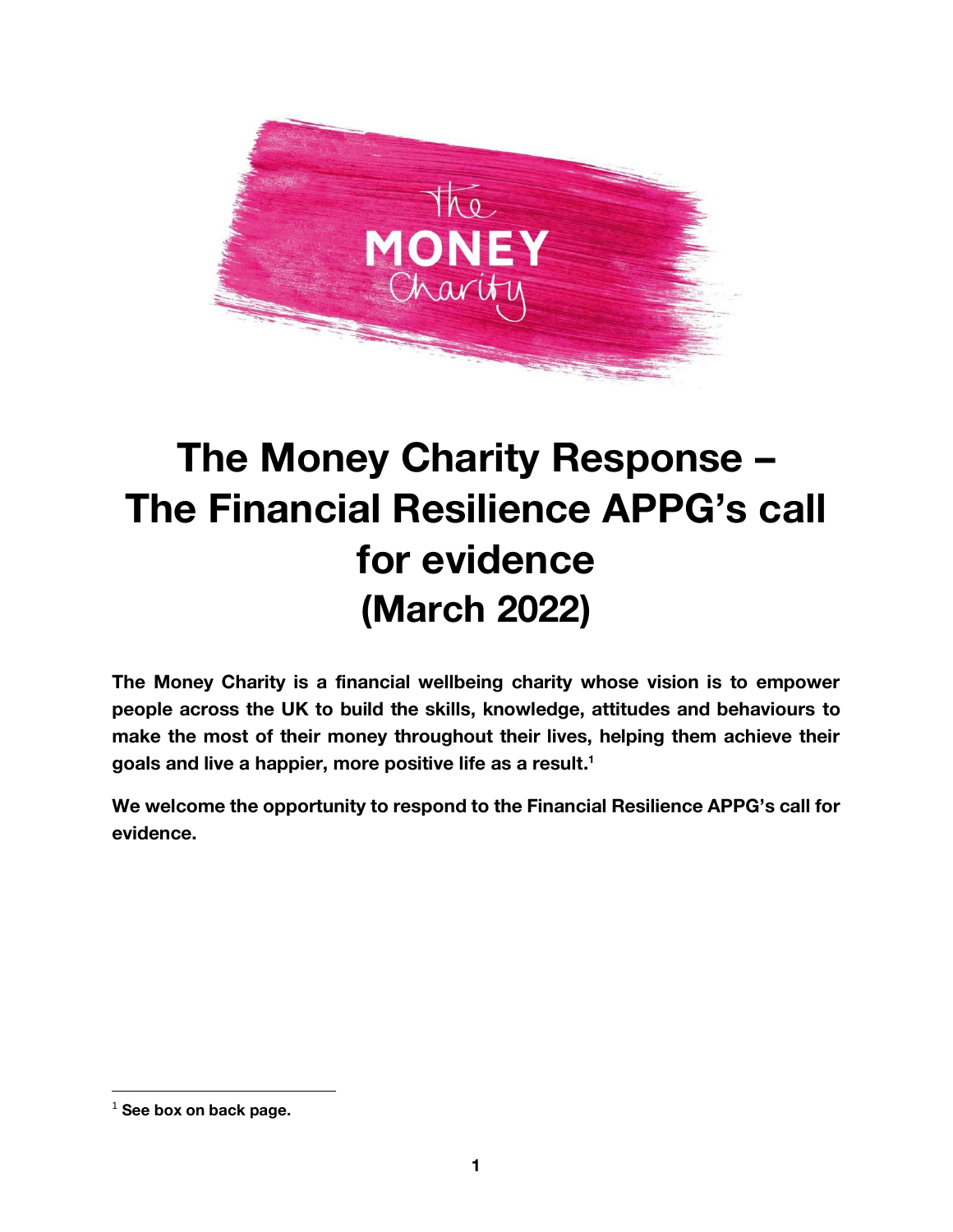## **Answers to consultation questions**

**Question 1**: **How has the Covid-19 pandemic affected people's financial wellbeing & financial resilience?**

An unprecedented number of people found that their financial wellbeing and financial resilience were negatively affected during the pandemic, with many being placed on the furlough scheme and only receiving 80% of their normal income, and others losing their jobs entirely. As a result:

- Over 15 million people in the UK have experienced at least one life event in the last two years that was either 'very difficult' or 'not possible' to pay for using existing income and savings<sup>2</sup>.
- 1.3 million more people are now claiming universal credit than at the start of the pandemic. The total number is now 2.3 million, meaning that the number of claimants has more than doubled since the beginning of the pandemic<sup>3</sup>.
- There are 400,000 more people now classed as 'economically inactive', which means they are unemployed, not looking for work or are not available for work, than the start of the pandemic<sup>4</sup>.

On the other hand, over the course of the pandemic some people were able to build up a great deal of financial resilience, as they found themselves not having to pay for travel costs, holidays and childcare amongst other expenses. The household savings ratio (household savings as a proportion of household disposable income) increased from 8.9% in Q1 2020 to 25.9% in Q2 2020, a record high since the series began in 1987. This decreased to 14.3% in July to September 2020 as the economy opened up, and then increased again in October-December 2020 and January-March 2021 during local and national lockdowns<sup>5</sup>. It has been estimated that six million people have saved money during lockdown periods – for some of them this was thousands of pounds. These people have been described as "accidental savers"<sup>6</sup>.

 $2$  Turn2Us, 'Life events and financial security', November 2021.

<sup>3</sup> TUC, [https://www.tuc.org.uk/news/number-workers-universal-credit-13-million-eve-pandemic,](https://www.tuc.org.uk/news/number-workers-universal-credit-13-million-eve-pandemic) February 2022.

<sup>&</sup>lt;sup>4</sup> Office for National Statistics, Employment in the UK: February 2022.

<sup>&</sup>lt;sup>5</sup> Commons Library Research Briefing, 'Coronavirus: impact on household debt and savings', July 2021, p6.

 $6$  LCP, 'Britain's army of 'accidental savers'- who are they and what are they doing with their windfall?', February 2021.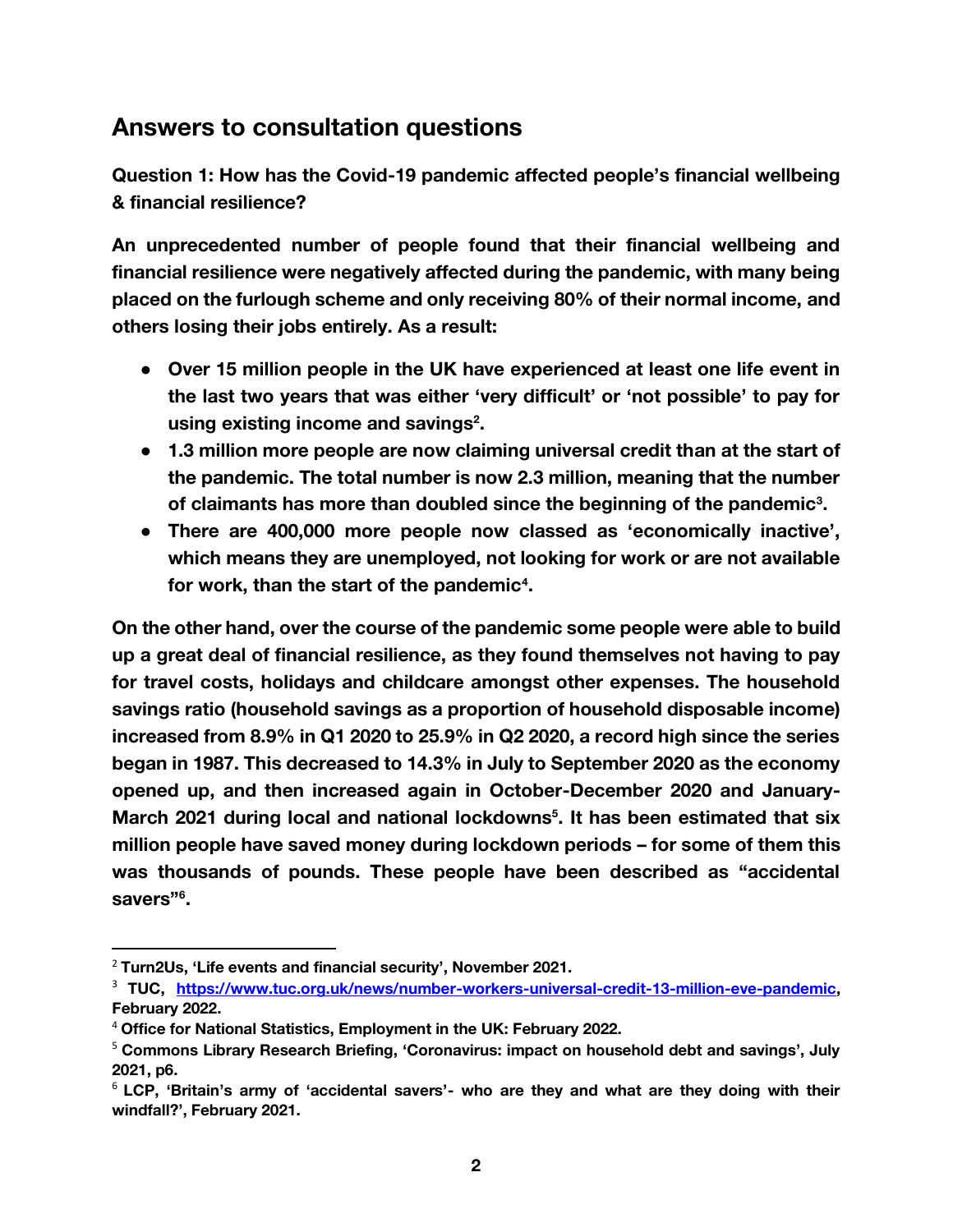**Question 2**: Has Covid-19 made people more aware of income shocks?

**2a)** Has the pandemic made people more aware of the financial risks they face?

The feeling of financial security that many people enjoyed (and often took for granted) before the pandemic has disappeared. Those who in the past had never worried about losing their job, business or home suddenly had a real and imminent reason to do so. And while these fears did not materialise for everyone, stories of mass redundancies, businesses going under, and mortgage defaults became much more common. This in turn increased awareness about common financial risks.

**2b)** Are people aware of the financial safety nets available to them if they were to fall out of the workplace?

A lot of people are probably not aware of financial safety nets that are available to them (such as benefits and grants). Whilst many people do know that organisations such as Turn2Us and Citizens Advice can provide free information about eligibility for benefits, others are less able to access these kinds of resources. Digital exclusion (where people have unequal access and capacity to use digital tools such as mobile phones, computers or internet access) means that this kind of advice, which is often available online and over the phone, is less accessible for some people.

For people on middle incomes or with savings, there exist no significant financial safety nets. Most benefits are only available to people on lower incomes or savings. From 6 April 2020, people who have had to work from home have been able to claim £6 a week in tax relief for job expenses. However, this does not represent a reassuring safety net for people with middle incomes who may be experiencing financial hardships such as job loss.

**Question 3**: Has the pandemic changed people's savings habits?

**3a**) Are people saving for the future, for both the short and long term?

As discussed in Question 1, the pandemic was divisive in that some people saw their financial resilience greatly reduced, and others saw improvement. Some people managed to save money during the pandemic due to reduced travel, holiday, childcare costs (known as accidental savers). It's worth looking at whether this trend was temporary and strictly linked to the movement restrictions in place during the pandemic, or if these people have been able to turn their savings into a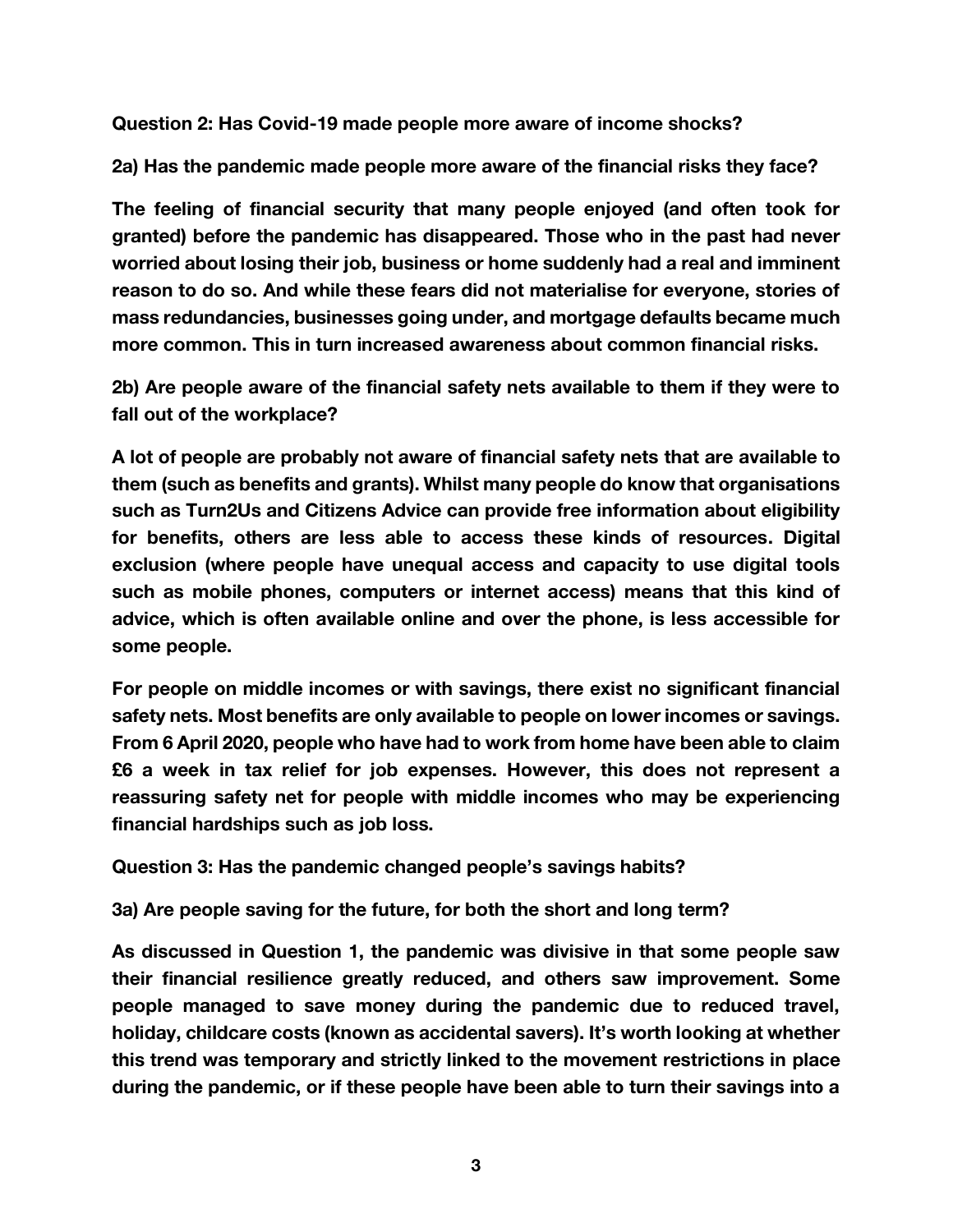sustainable habit. In Q3 2021, households saved an average of 8.3% of their posttax income, including benefits, down from 12.4% (revised) in Q3 2020 and 22.8% (revised) in Q2 2020<sup>7</sup> . From these numbers, unfortunately it appears that the trend has not been sustained.

## **3b)** Are people thinking about their retirement, and at what age?

We know that there is a massive gap between what people should be putting towards their retirement, and what people are contributing. Auto-enrolment, whilst a huge success in many ways, gives many people a false sense of financial security, and the wrong impression that they don't need to worry about contributing more to their pensions. The rate at which many people are saving for their pension, when contributing only minimum amounts as set by auto-enrolment schemes, is nowhere near enough to provide them with a comfortable retirement.

Part of this problem comes from lack of adequate information about pension products that are available. Only 45% of people aged 18–64 said they knew enough about pensions to make decisions for retirement. Of 40m working-age people, 22m say they don't know enough to plan their retirement. Of those who say they don't know enough: 66% of 18-24 year olds, 64% of working age women and 48% of those approaching retirement age (55-64)<sup>8</sup>. It doesn't help that the little information about pension products that is available is often not easy to understand for the average person. And when it comes to consolidating their pensions, many people do not have enough information to consolidate in the way that benefits them most.

We also know that important life events such as buying a house and having children are starting to happen later than they had done in the past. This is in turn pushing back the time when people would potentially have some spare income to boost and prioritise their pension. For many people in their 40s and 50s, their financial priorities are still raising children and paying mortgages.

**Question 4:** Have different groups within society had different financial experiences throughout the pandemic?

**4a)** Have there been differences by age, gender, ethnicity, housing tenure and region?

 $7$  The Money Statistics February 2022, p16.

<sup>8</sup> MaPS, UK Strategy for Financial Wellbeing 2020-2030.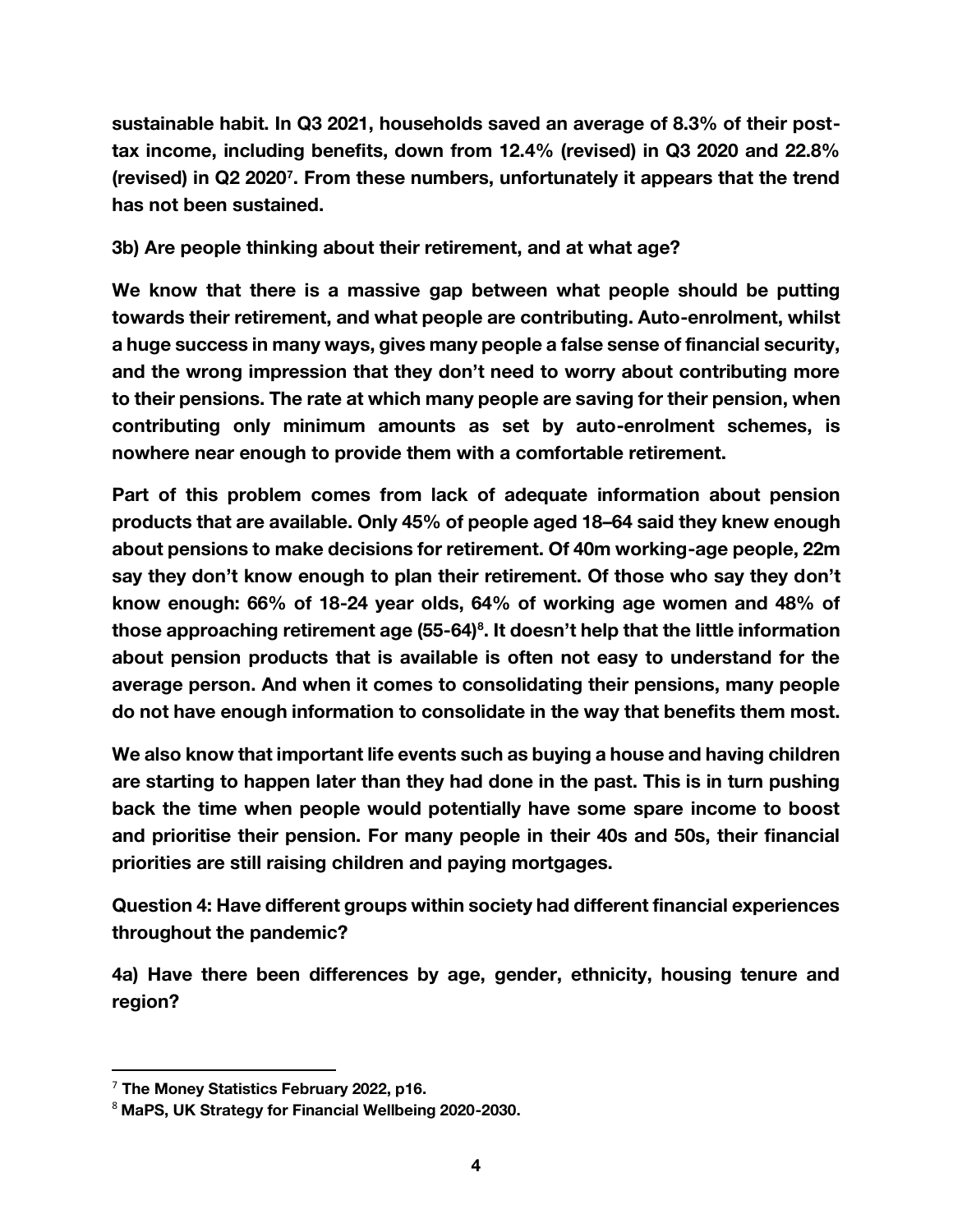It is apparent that the economic impact of the pandemic exacerbated many preexisting inequalities. A common theme seems to be the effect on people and groups who were more likely to be employed in low paid, insecure jobs. Lowincome group and part-time workers were most likely to have been furloughed, experiencing a 20% pay cut to their already low wages $^{\circ}$ :

- Women's jobs were 1.8 times more vulnerable during the pandemic than men's were. Women made up 39% of global employment but accounted for 54% of job losses. One reason for this greater effect on women is that the virus is significantly increasing the burden of unpaid care, which is disproportionately carried by women<sup>10</sup>.
- Many low-paying occupations employing high numbers of young people are in sectors that have been the most affected by pandemic restrictions. For example, hospitality and non-food retail. In 2019, 22 percent of people aged between 22 and 25 working in their first full-time job after leaving education were employed in these sectors. 16–24-year-olds saw the steepest decline in employment from Q1 2020 to Q3 2020 than any other age group<sup>11</sup>.
- Black people and minority groups have been disproportionately affected by the pandemic. Citizens Advice found that 31% of people from a Black ethnic group and 28% of people from any minority ethnic group fell behind on bills between February and November 2020, compared to 11% of those from a White ethnic group<sup>12</sup>.
- The University of Glasgow found that refugees and migrants were more likely to be employed in lower paid and less secure jobs, so were particularly vulnerable to the economic impact of the pandemic. They reported similar findings for groups such as the Roma people. The insecure nature of many Roma people's employment meant that many families are ineligible for financial support (e.g. Universal Credit and the furlough scheme). With more informal third sector support, such as community hubs and meals, closed

<sup>&</sup>lt;sup>9</sup> Michael Marmot, Jessica Allen, Peter Goldblatt, Eleanor Herd, Joana Morrison (2020). Build Back Fairer: The COVID-19 Marmot Review. The Pandemic, Socioeconomic and Health Inequalities in England. London: Institute of Health Equity, p100.

 $10$  McKinsey Global Institute, 'COVID-19 and gender equality: Countering the regressive effects'.

<sup>11</sup> Michael Marmot, Jessica Allen, Peter Goldblatt, Eleanor Herd, Joana Morrison (2020). Build Back Fairer: The COVID-19 Marmot Review. The Pandemic, Socioeconomic and Health Inequalities in England. London: Institute of Health Equity, p101.

 $12$  Commons Library Research Briefing, 'Coronavirus: impact on household debt and savings', July 2021, p18.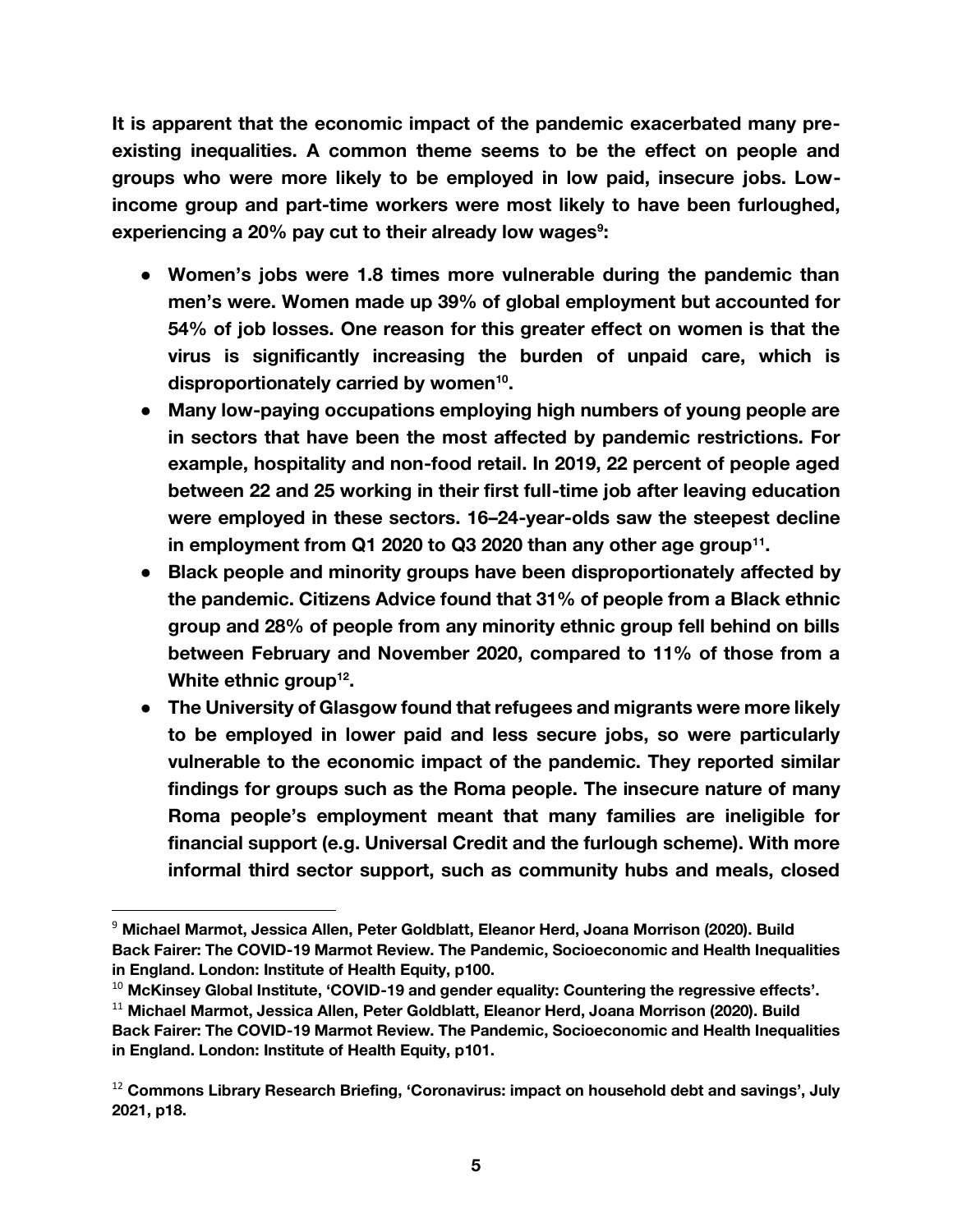due to lockdown, many Roma families were struggling to meet their basic needs<sup>13</sup>.

**Question 5**: Have workers in different sectors had different financial experiences throughout the pandemic?

**5a)** Have people in different sectors had different financial experiences during the pandemic? For example, those working in retail and hospitality?

People working in retail, hospitality, arts and entertainment and other sectors where people are not able to work from home have been negatively affected. People having to isolate are only entitled to £96.35 per week Statutory Sick Pay, compared to average earnings of £503. This means the average worker would lose 80% of their income if they had to stop work due to illness<sup>14</sup>. Furthermore, many of the country's lowest paid and most vulnerable workers have no entitlement to sick pay at all – an employee must have average weekly earnings of at least £120 a week to qualify. Of the UK's 32.5 million-strong workforce, 5.6 million people (17.2%) do not currently qualify for SSP<sup>15</sup>. The low level of sick pay available in the UK means that many people have been forced to choose between on one hand looking after their health, public health, 'doing the right thing' and on the other their finances. During the pandemic, there were reports of some people still opting to go to work despite testing positive, as they would have been unable to pay household bills with SSP. This is especially true of those people who were unable to work from home, such as those working in hospitality and retail jobs. The pandemic has highlighted a divide between these workers and those who were able to work from home, the latter of whom would have faced little to no financial hardship when faced with the prospect of having to self-isolate for various reasons. This included not only those people who were self-isolating due to a positive COVID test, but also those who were forced to self-isolate because of their child's positive test.

**5b)** How have the self-employed been financially impacted by the pandemic? Are there differences between them depending on sector and gender?

 $13$  University of Glasgow, Children's Neighbourhoods Scotland - Refugee and migrant families' experiences of the COVID-19 pandemic: insights from frontline practitioners in Glasgow.

 $14$  TUC, 'Sick pay that works', February 2021.

<sup>15</sup> CIPD,<https://www.cipd.co.uk/about/media/press/141221statutory-sick-pay-low#gref>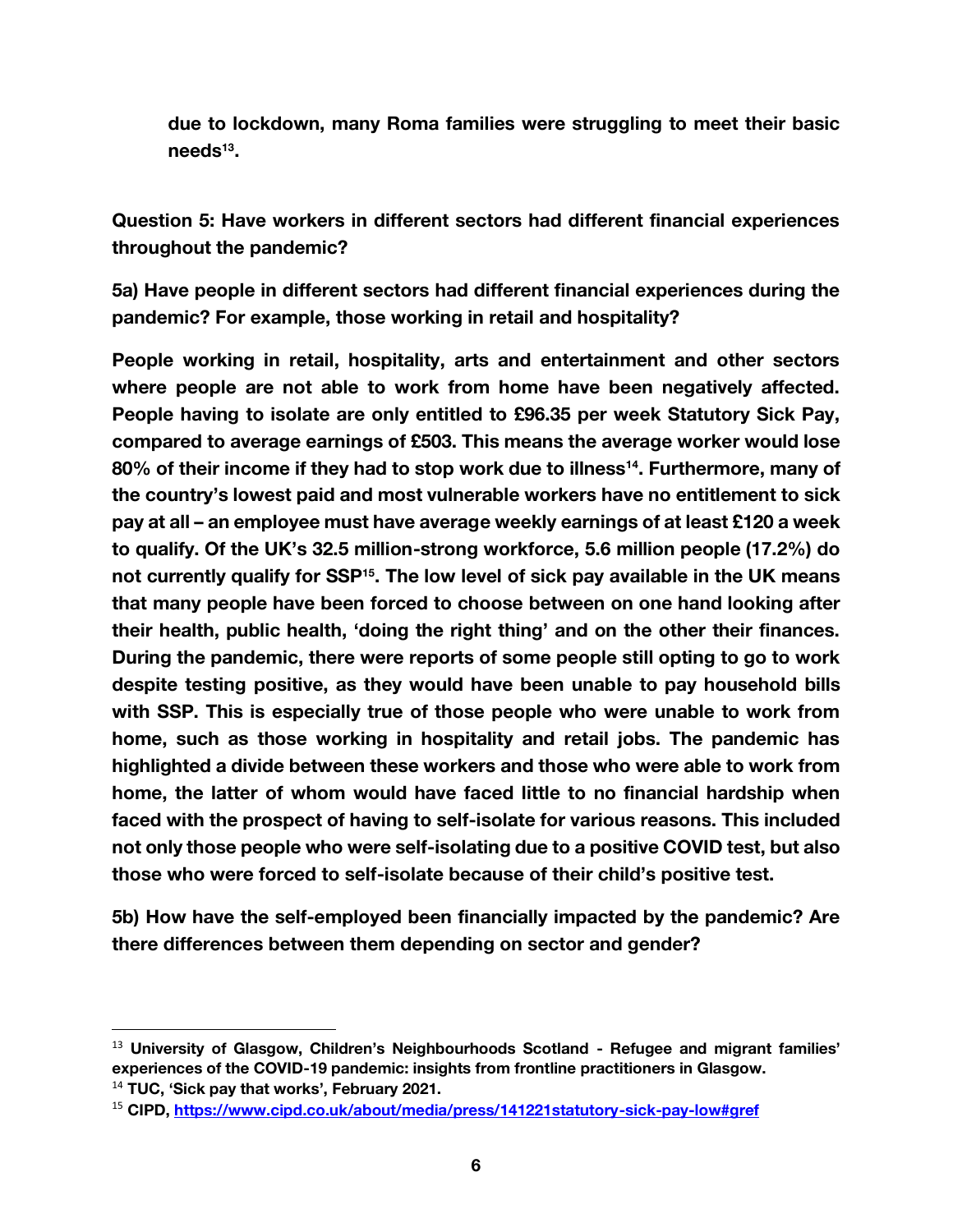The self-employed are included in this group of 5.6 million people who do not qualify for SSP. They are also included in a wider group of people who were not entitled to any kind of special funding schemes over the course of the pandemic. People who make less than half of their income from self-employment were ineligible for the Self-Employment Income Support Scheme (SEISS). HMRC estimates about 1.4 million self-employed people in the UK did not qualify for SEISS during the pandemic because of the 50% rule. To make matters worse, we know that even prior to the pandemic, self-employed people tended to be more financially vulnerable, with their personal, family and company finances often intertwined.

Other people who were excluded from receiving any kind of financial support during the pandemic included those moving between jobs, particularly in creative industries where it is the norm to work a series of short-term contracts with gaps in between. HMRC estimates about 200,000 people found themselves in this position. Similarly, The Association of Independent Professionals and the Self-Employed estimates 710,000 limited-company directors in the UK received little financial support during the pandemic, as company directors are often paid with dividends, making them ineligible for support $^{16}$ .

**5c)** How have the unemployed coped financially in the pandemic?

Services such as food banks, which unemployed people amongst others may have used, were temporarily shut down during the pandemic. This would have had a serious impact on the already stretched finances of unemployed people. There was also a period during the pandemic when job opportunities were diminished, meaning that anyone who was unemployed and looking for work would have been unlikely to find a job during this period. School closures meant that unemployed people with children were also less likely to be able to attend any interviews they did manage to get.

**Question 6**: What policy changes would improve people's financial resilience, in light of the pandemic?

As we have highlighted throughout the rest of our response, there are a number of support systems that need to be strengthened in order to support financial resilience. Sick pay needs urgent reform, and there should be better financial

 $^{16}$  BBC, 'Covid: Who are the workers 'excluded' from support?', <https://www.bbc.co.uk/news/55733537>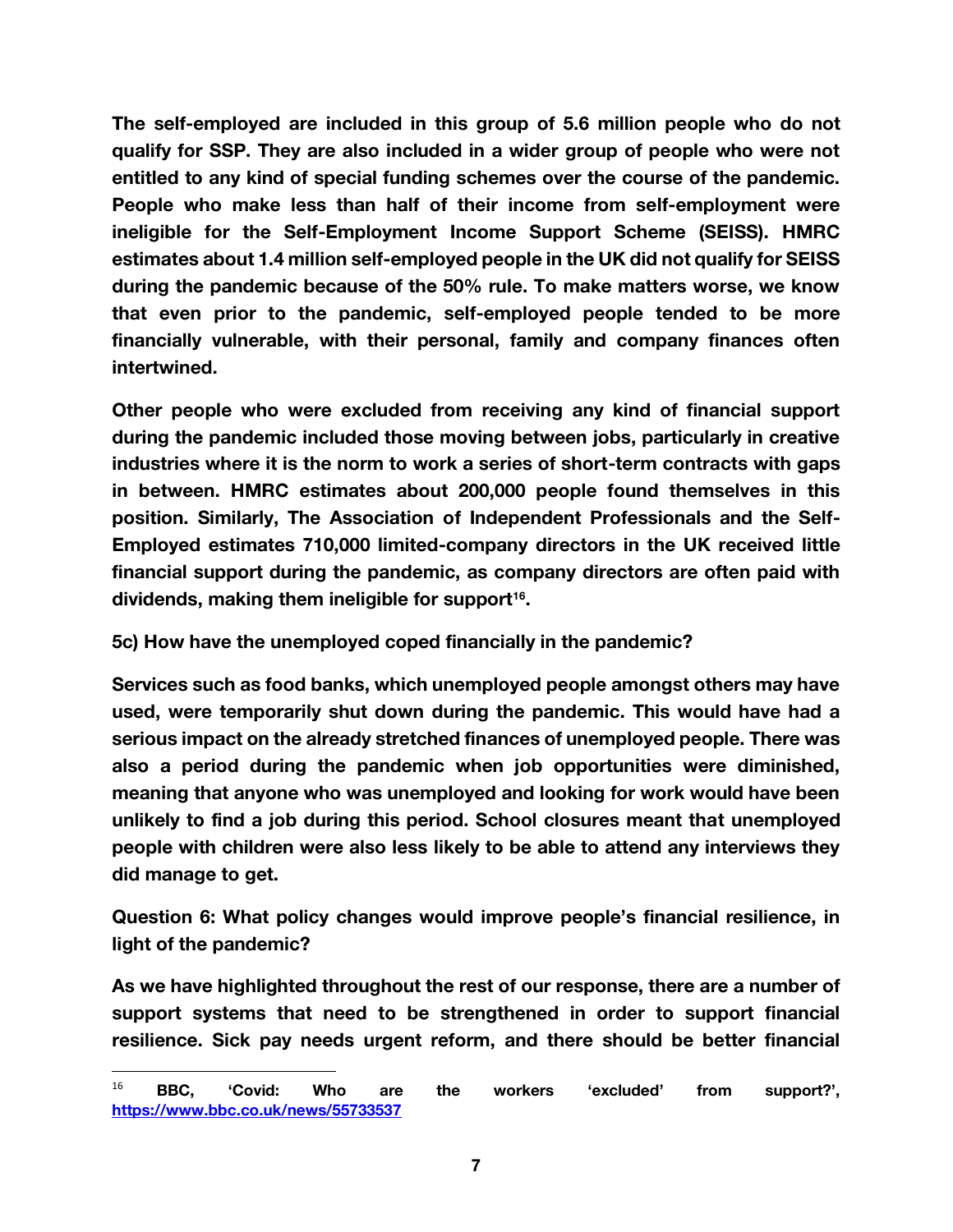safety nets available to those working in low-paid and insecure jobs. And whilst we think it is crucially important that gaps in support systems should be tightened, so that less of the people these systems are meant to protect fall into financial difficulty, just as important we believe is that Financial Wellbeing and Financial Resilience are embedded into policy changes. People with unequal access and capacity to use basic financial products such as bank accounts, or digital tools such as mobile phones and computers, are unlikely to have a good level of financial wellbeing or resilience. More support and funding are therefore needed for the limited number of charities that are working to tackle the problems of financial and digital inclusion, such as The Money Charity. More work also needs to be done to ensure that young people are entering adulthood as financially capable. Currently, no one organisation is responsible for Financial Wellbeing/Education in the UK, with responsibility for various elements split between the DoE, DWP, MAPS, local authorities, schools & teachers, charities and financial services firms. To rectify this, we need clear responsibility and accountability plus a sustainable earmarked funding stream (potentially from Dormant Assets).

Some of the work that we carry out as a charity, delivering financial education to adults, has in the past been questioned by those who believe financial education to be a symptomatic solution that can only do so much to help people who are struggling financially. In this view, what is really needed is structural change to permanently lift people out of poverty. Whilst we do not deny that economic inequalities need to be addressed at the root of the problem, we want to stress that financial education can in fact be immediately beneficial to people who are struggling financially. In our workshops, we help people to develop real and practical life skills and advice for 'in the here and now', which can help them to make ends meet and ultimately build financial resilience. In light of the current cost of living crisis, we believe it is more important than ever that people who are struggling financially are able to access this kind of support.